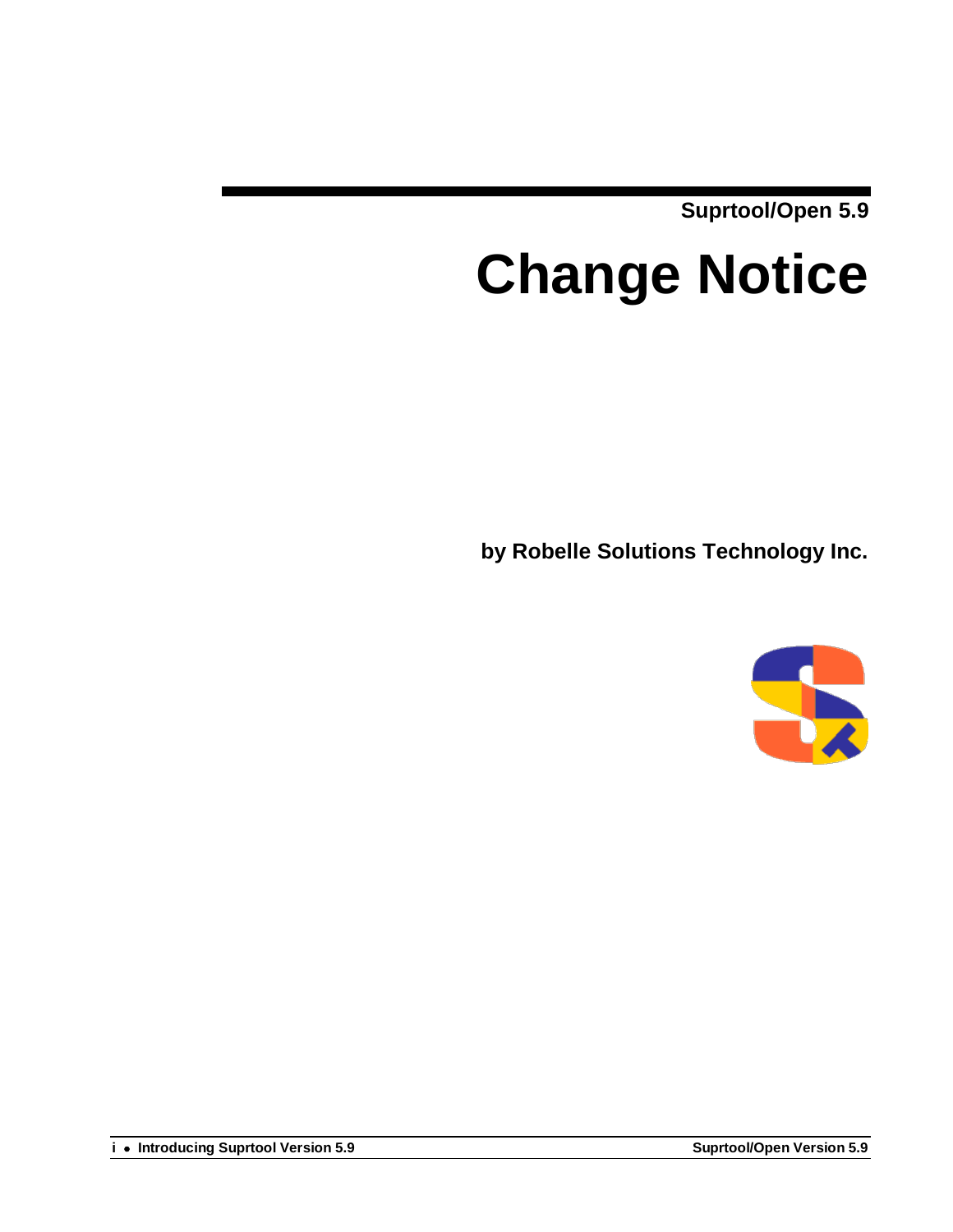Program and manual copyright © 1981-2016 Robelle Solutions Technology Inc.

Permission is granted to reprint this document (but not for profit), provided that copyright notice is given.

Qedit and Suprtool are trademarks of Robelle Solutions Technology Inc. Oracle is a trademark of Oracle Corporation, Redwood City, California, USA. Other product and company names mentioned herein may be the trademarks of their respective owners.



Robelle Solutions Technology Inc. Suite 372, 7360 137 Street Surrey, BC Canada V3W 1A3

Phone: 604.501.2001 Support: 289.480.1060

E-mail: sales@robelle.com E-mail: support@robelle.com Web: www.robelle.com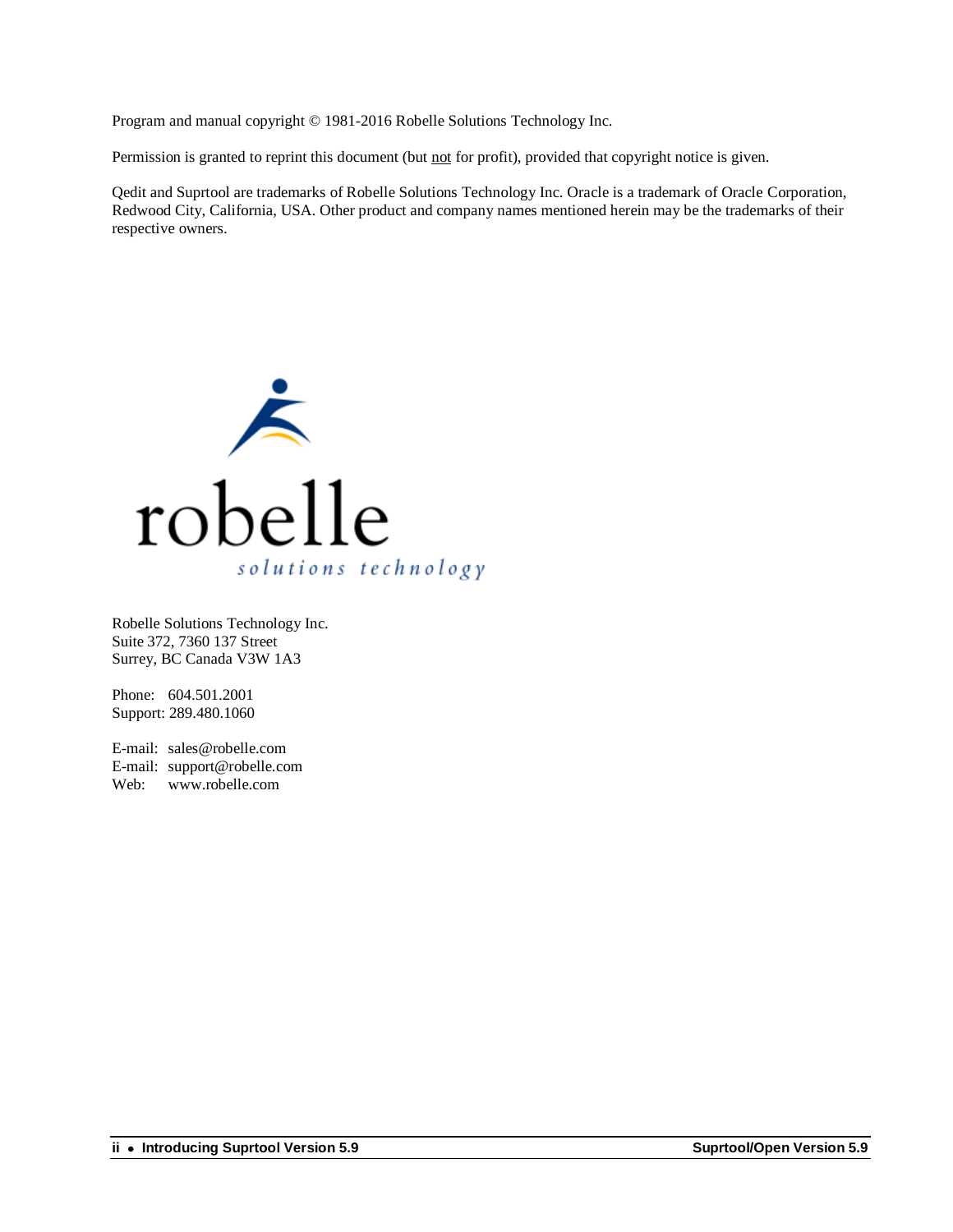## **Contents**

|                     | <b>Introducing Suprtool Version 5.9</b> | 4  |
|---------------------|-----------------------------------------|----|
|                     |                                         |    |
|                     |                                         |    |
|                     |                                         |    |
|                     |                                         |    |
|                     |                                         |    |
|                     |                                         |    |
|                     |                                         |    |
| <b>Installation</b> |                                         | 7  |
|                     |                                         |    |
|                     |                                         |    |
|                     |                                         |    |
|                     |                                         |    |
|                     | <b>Enhancements in Version 5.9</b>      | 8  |
|                     |                                         |    |
|                     |                                         |    |
|                     |                                         |    |
|                     |                                         |    |
|                     |                                         |    |
|                     |                                         |    |
|                     | <b>Enhancements in Version 5.8</b>      | 12 |
|                     |                                         |    |
|                     |                                         |    |
|                     |                                         |    |
|                     |                                         |    |
|                     |                                         |    |
|                     |                                         |    |
|                     | <b>Enhancements in Version 5.6</b>      | 19 |
|                     |                                         |    |
|                     |                                         |    |
|                     |                                         |    |
| <b>Bugs Fixed</b>   |                                         | 21 |
|                     |                                         |    |
|                     |                                         |    |
|                     |                                         |    |
|                     |                                         |    |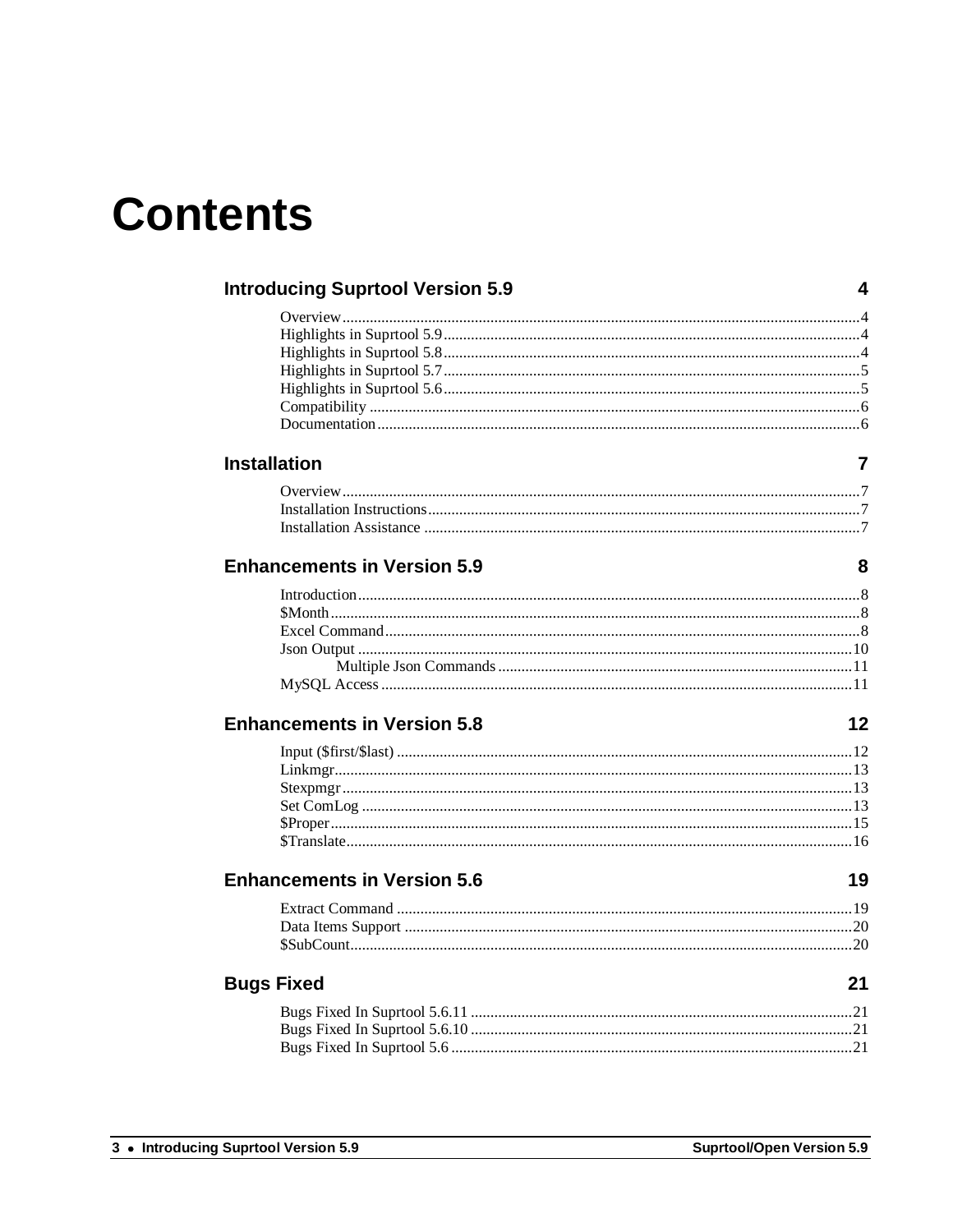## **Introducing Suprtool Version 5.9**

### **Overview**

Suprtool/Open is a new version of Suprtool designed to be platform independant. Suprtool/Open is designed to read, select, and sort data from Oracle, and Eloquence databases and data files with fixed-length records. Suprtool/Open is designed to be similar to Suprtool for MPE and Suprtool for HP-UX.

Suprlink/Open provides high-speed data-file linking based on a sort key. Use STExport to convert fields in a self-describing input file into an output file that can be imported into different applications.

## **Highlights in Suprtool 5.9**

- A new \$month function in the if / extract option allows you to add or subtract a number of months from a given date.
- STExport has a new command called Excel command which allows you to format a field in a format that allows leading zeroes or spaces to be preserved.
- A new option called JSON will output SD data in Java Script Object Notation.
- Suprtools new banner would show the incorrect day and day of week in certain circumstances. This was cosmetic only.
- The Add command would fail if a Table in an Oracle database accessible by a given username had more than 2.1 billion entries on Oracle 11 and higher.
- Suprtool/Open now has the option to read MySQL databases. We are looking for feedback on where to take this feature.

## **Highlights in Suprtool 5.8**

- Set CleanChar to a single character, after a Set CleanChar "<null>" would not come into effect due to the special null flag not being reset. This was in both Suprtool and STExport.
- The input command now accepts the keywords(\$first/\$last) when inputting a range of records.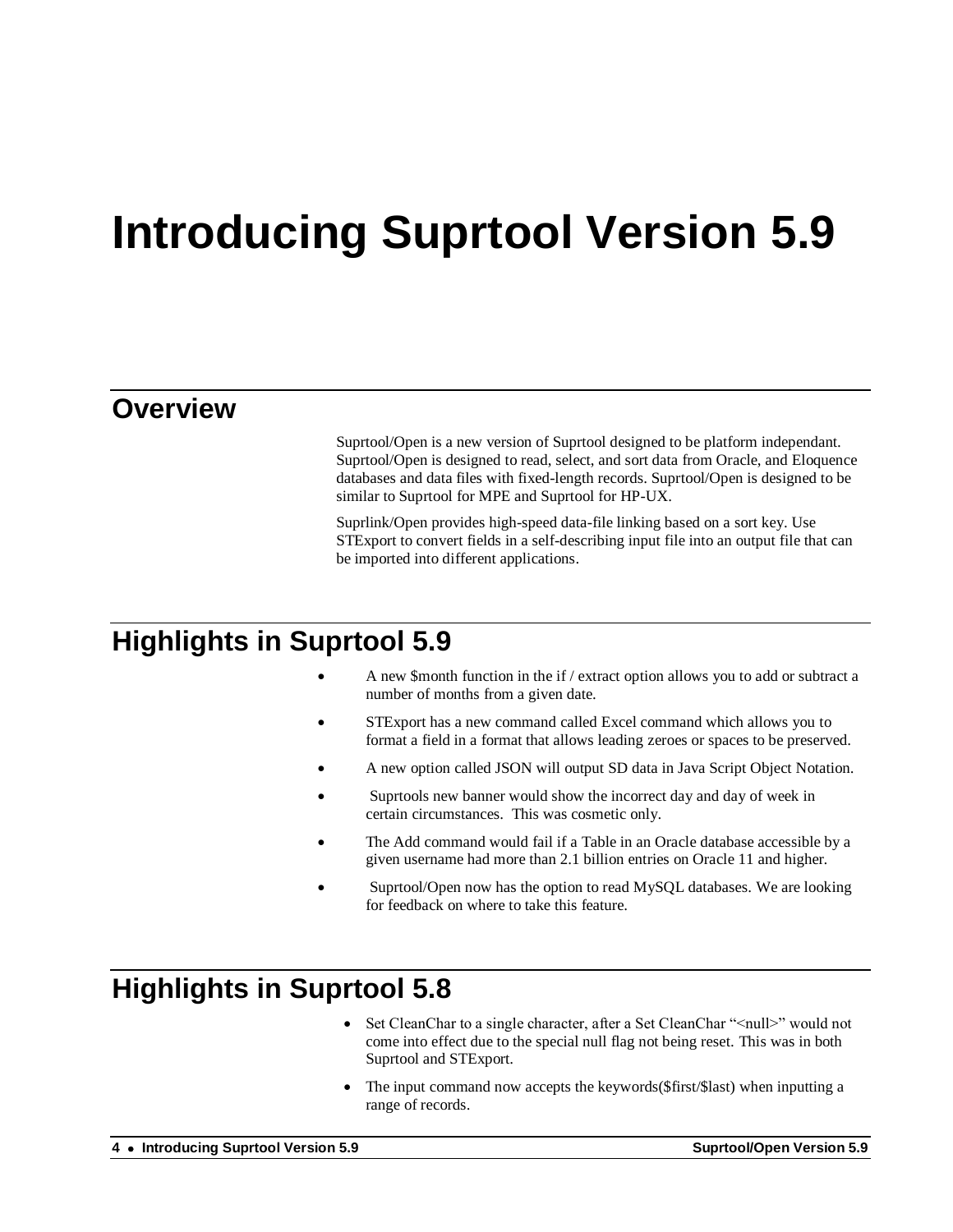## **Highlights in Suprtool 5.7**

- Suprlink now has it's own "Suprmgr" file. Suprlink will process all the commands in /opt/robelle/linkmgr on startup.
- STExport now has it's own "Suprmgr" file. STExport will process all the commands in /opt/robelle/stexpmgr on startup.
- Set Comlog On has been added to Suprtool, Suprlink and STExport to log all commands entered in Suprtool, Suprlink or STExport are logged in it's own file.
- Suprtool would potentially have problems with system commands in variable-length scripts if the command ended in a number that had a length of eight numbers.
- Suprtool would fail with a write error in the case of an Input SD file with BigEndian Fields, Set EndianInt BE and if the output was to an SQL Table via the Add command and the output was sorted.
- Suprtool would lose track of Table data field information, on tables held with the hold option in subsequent tasks.
- Suprtool now has the \$proper function which will shift the first character in a string and any first character after a space or ampersand.
- Suprtool now has the Translate command and a \$translate function to obfuscate test data or any byte field from being readable.
- Suprtool/Open 5.7 Build 6 and higher supports the Oracle 12 client.
- Suprtool/Open would not parse a negative number into a quad integer container.
- Suprtool for Itanium and Suprtool/Open would not properly convert negative, single and double integers when output/,display is invoked.
- Suprtool for Itanium and Suprtool/Open incorrectly reallocated if/extract code space on subsequent tasks, which would eventually cause Suprtool to fail with the error, "Unable to allocate heap space."

## **Highlights in Suprtool 5.6**

- Suprtool for Itanium and Suprtool/Open did not properly handle sorting of display type with over punch.
- Suprtool, Suprlink and STExport now handle 512 fields on HP-UX and Open platforms.
- Suprtools' extract command now has three special keywords to help with extract using a range, which is designed to make your Suprtool scripts more easily maintained. Suprtool now has \$all, \$first and \$last which respectively means all fields, the first field or the last field. Note that \$first and \$last may only be used in a range extract.
- \$subcount has been added to keep a running count for a given sort break.
- Suprtool had problems with brackets and arithmetic expressions for packed-decimal and display data-types. (Build 12)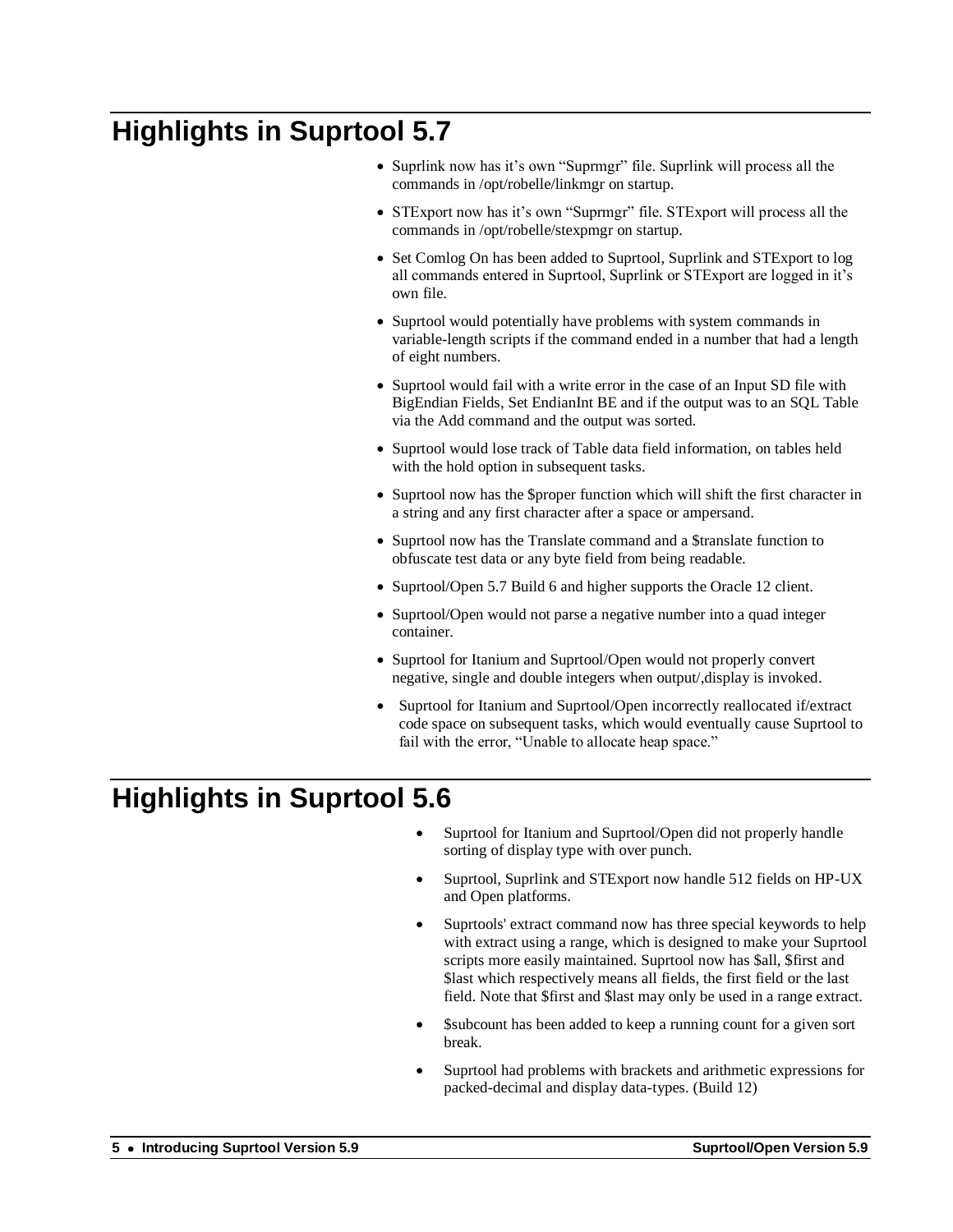- Suprtool had problems with improper rounding for Packed-decimal, Quad and Zoned-Decimal data types and arithmetic expressions. (Build 12)
- Suprtool would use an incorrect field definition when copying a file where the input file had a duplicate field name with different field definition, the second field would utilize the first definition.
- Suprtool/Open would potentially incorrectly set the decimal or date attribute on a straight copy of an SD file. This was introduced by the fix to copying SD files with duplicate fieldnames and was in 5.5.04 pre-release and 5.5.11 and 5.6 Build 1. This is fixed in Suprtool/Open 5.6 Build 3.

## **Compatibility**

Suprtool/Open first release is designed to be compatible with Suprtool for HP-UX.

## **Documentation**

The user manual contains the full description of all the Suprtool suite of products including Dbedit, Suprlink, STExport, and Suprtool2, as well as usage tips and commands for each. The manuals are up-to-date with all the latest changes. To see only the changes in the latest version, see the "What's New" section of the manual.

You can download our manuals and Change Notices in various formats and order printed (hardcopy) manuals from our web site at:

[http://www.robelle.com/library/manuals/.](http://www.robelle.com/library/manuals/)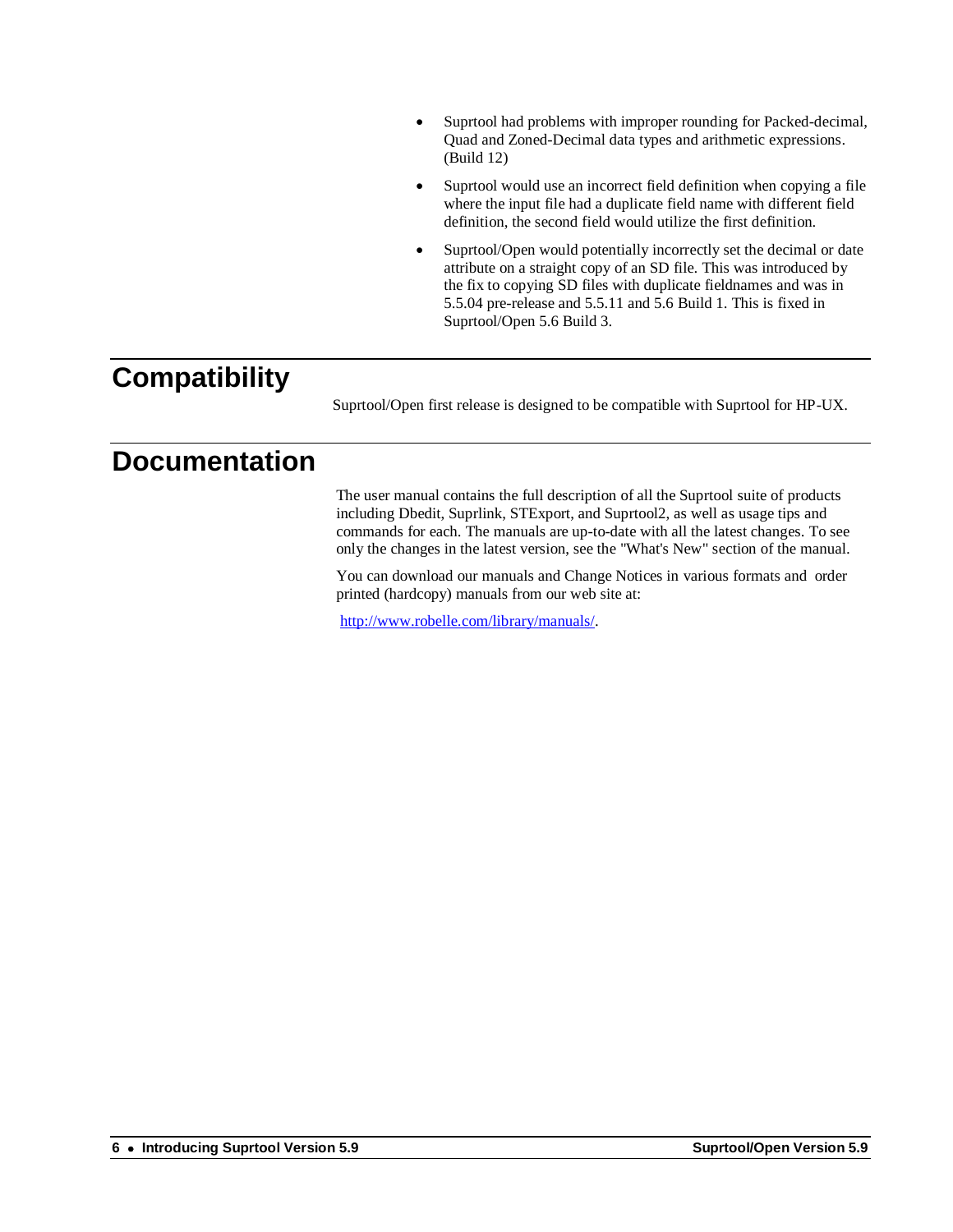## **Installation**

## **Overview**

The following instructions describe the installation process of a new Suprtool release. The new version overwrites an existing version of Suprtool on your system.

## **Installation Instructions**

There are typically two main types of installations. The first and most often utilized is the Download instructions. You can find the download install instructions here:

<http://www.robelle.com/downloads/install-soprod.html>

## **Installation Assistance**

If you have any questions or run into any problems, please call us. Technical support is available on weekdays from 8 a.m. to 4 p.m. Pacific time at 1.800.453.8970. Technical support can also be obtained via e-mail at: support@robelle.com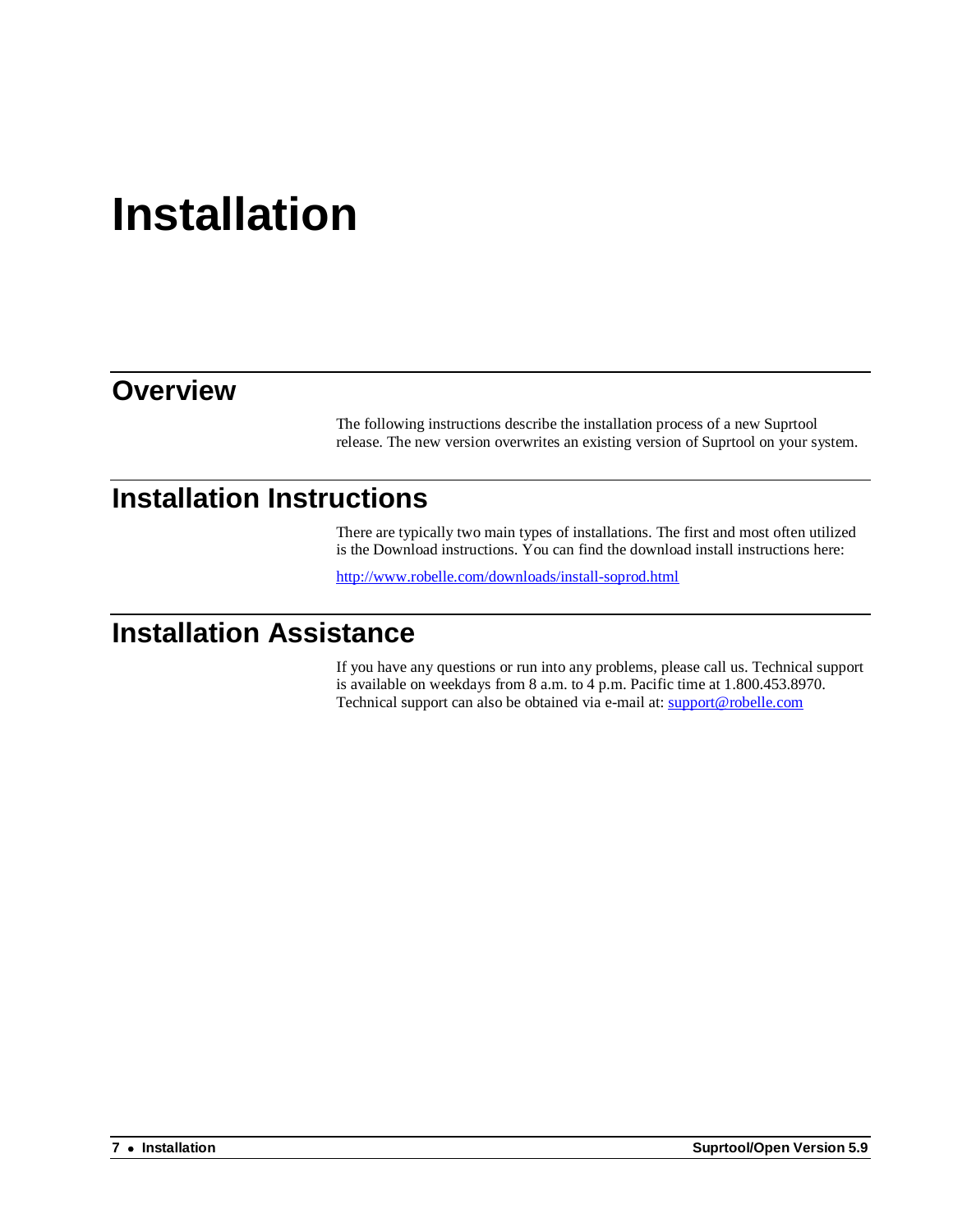## **Introduction**

Suprtool is constantly being updated with new features. The following section describes the new enhancements to Suprtool since Suprtool 5.8.10

### **\$Month**

The if / extract commands can now utilize a new function called \$Month, which will add a given number of months to a given date in the format of ccyymmdd or yyyymmdd.

For Example:

```
In somefile
Item mydate, date, ccyymmdd
Def targetdate,1,4,double
Ext targetdate=$month(mydate,+4)
```
The above task will take the field mydate and add four months to it. Suprtool will check if the date is valid and adjust the date within reason. For example if the given month for mydate has 31 days and the day is 31, and the month mydate becomes when the date is added to has only 30 days. The date will be adjusted to have the  $30<sup>th</sup>$ for the day.

## **Excel Command**

The Excel command can be used to produce columns of data that when imported will preserve spaces or leading zeroes.

EXCEL PRESERVE *<fieldname>*

#### **Example**

STExport can generate columns that are imported into Excel in such a way that leading zeroes are preserved. While the format produced is not traditional CSV, the format will produce a field in the form: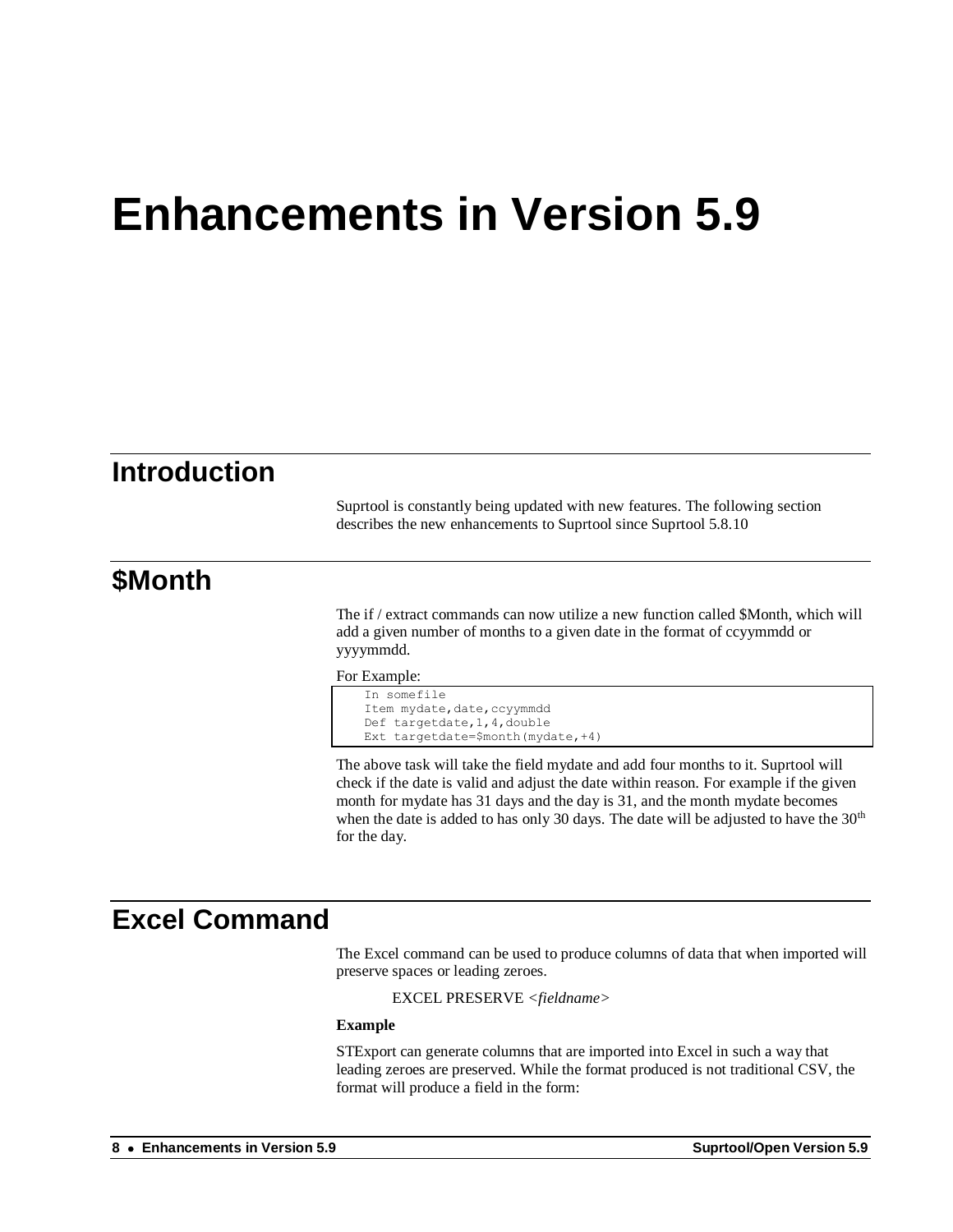="00055555"

This form when imported into Excel will preserve the leading zeroes. In order to invoke this format the Excel command has very simple syntax:

\$in filexcel \$col fixed \$quote double \$zero leading \$excel preserve newchar int-field \$out \* \$xeq

These simple commands will generate a file that will have the usually formatted fields as well as some fields formatted specifically for preserving spaces and leading zeroes in Excel.

The result of such an STExport task will look as follows:

| $=$ " |  | $11111$ ",=" $01111$ ", $0000011111$ , +000000111111 |
|-------|--|------------------------------------------------------|
| $=$ " |  | $11111$ ",=" 02222", 0000022222,+00000022222         |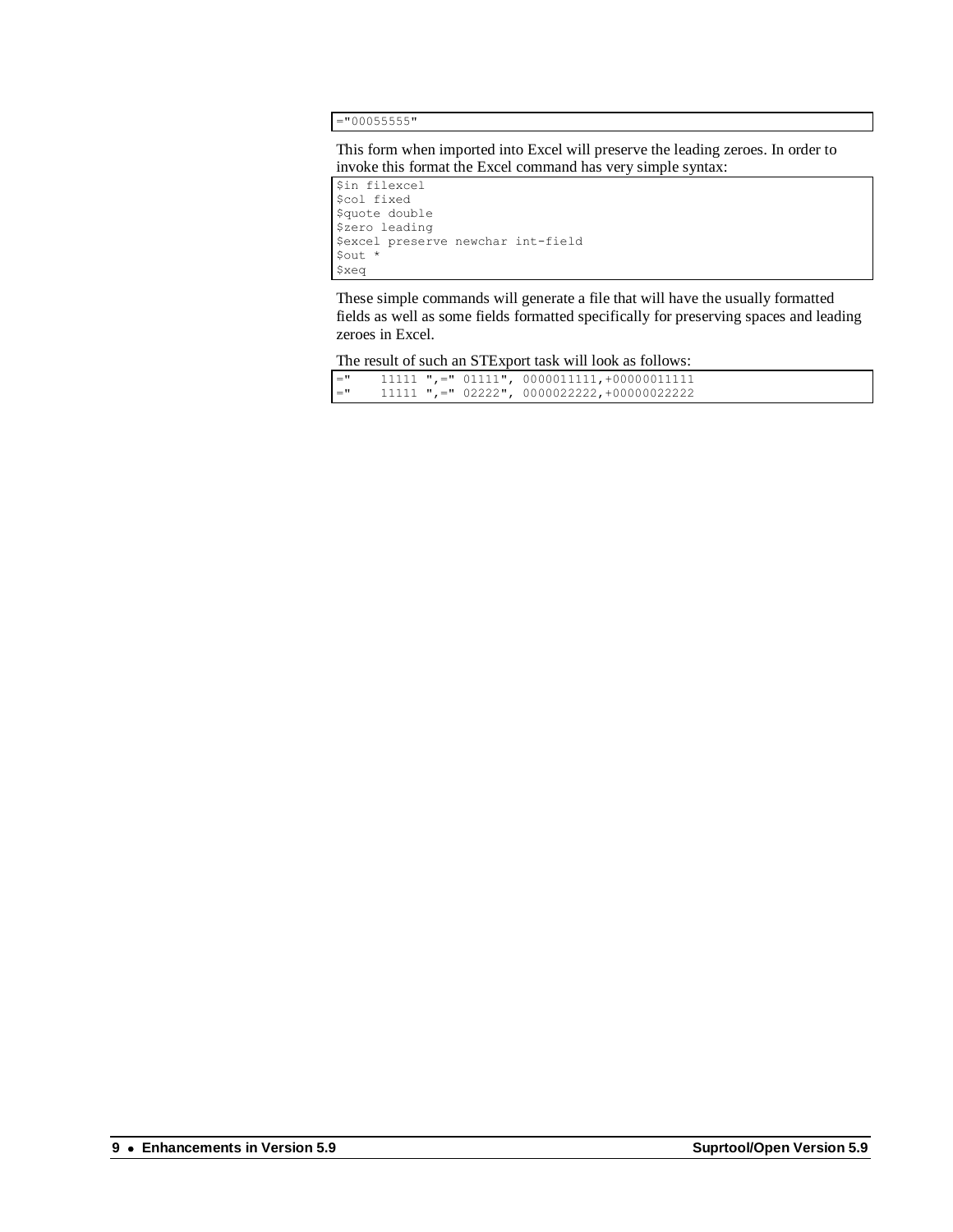### **Json Output**

The JSON command specifies STExport to generate Json output. Use the JSON to produce Java Script Object Notation documents for either Internet or Intranet applications.

**JSON** 

OBJECT "string"

ONEPERLINE

#### **Example**

STExport can generate JSON output with just a few commands.

\$input file1sd \$JSON \$output myJSON \$xeq

These four simple commands will generate a file that can be read by various applications. The result of such an STExport task will look as follows:

[{"CHAR-FIELD":"11111","INT-FIELD":1111,"ZONED-FIELD":11111}]

#### **Object**

The Object option allows the JSON data to be wrapped in a specific Object description.

JSON Object "Json object"

Looks like this:

```
{"Json object":
[{\"CHAR-FIELD":\"11111",
\Upsilon"INT-FIELD"\Upsilon:1111,
\Upsilon"DBL\Upsilon-FIELD"\Upsilon:11111,
\Upsilon"PACKED\Upsilon-FIELD"\Upsilon:+1111,
\"PACKED\.-FIELD"\:+11111,
\"QUAD\-FIELD"\:11111,
\"ID\-FIELD"\:1,
\"LOGICAL\-FIELD"\:111,
\"DBLLOG\-FIELD"\:11111,
\"ZONED\-FIELD"\:11111
}]
}
```
Note that the example of the Output has one field per line with data. Normally this would have to be specified via the command line but the data is shown this way simply due to space constraints.

#### **OnePerLine**

For files that have many fields you may want to consider using the OneLine option of the JSON command: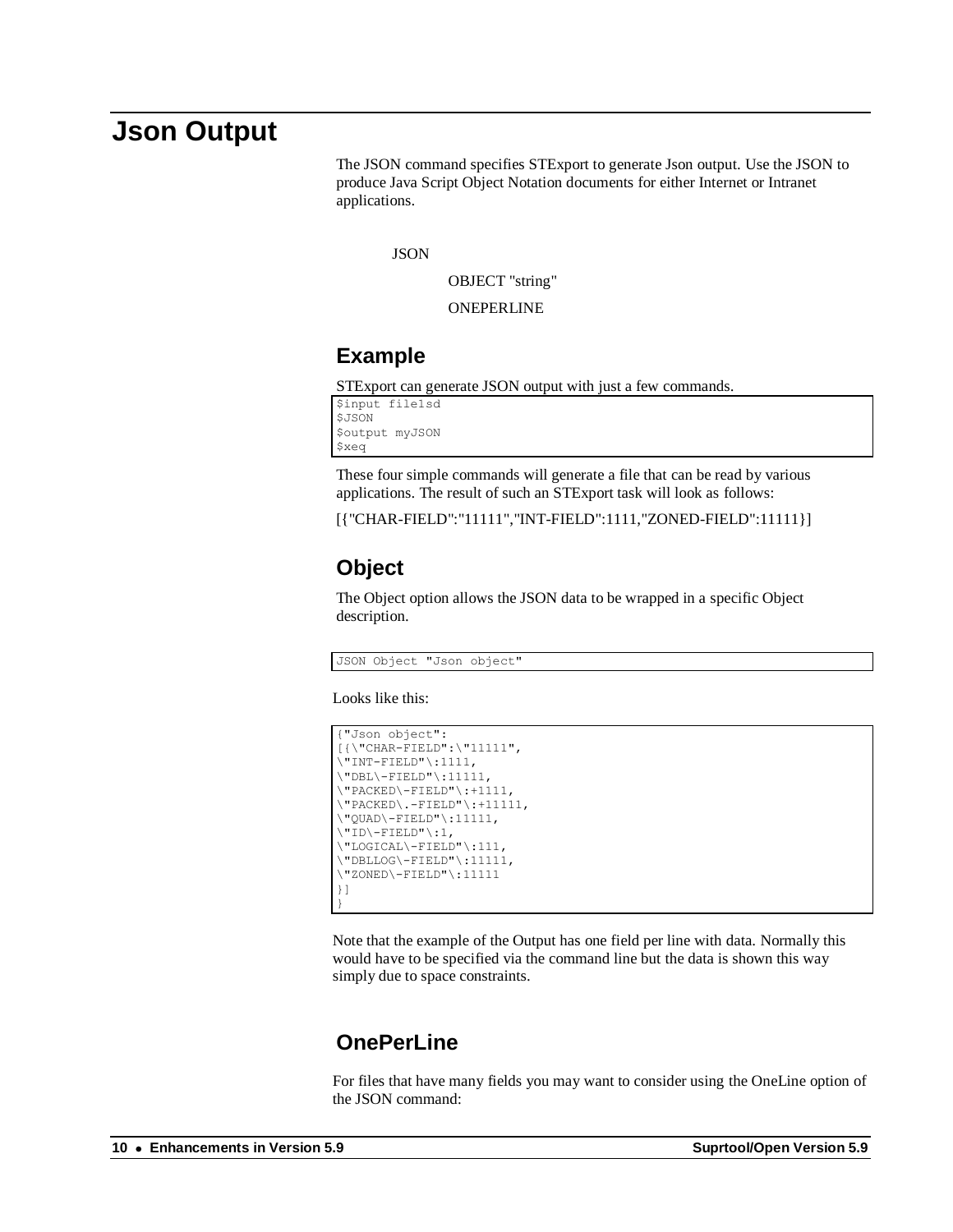JSON OnePerLine

STExport will put each field and data on one line with the appropriate beginning and end notation.

```
[\{\{\texttt{CHAR}\}-\texttt{FIELD"}\}: "11111",\"INT\-FIELD"\:1111,
\Upsilon"DBL\Upsilon-FIELD"\Upsilon:11111,
\vee"PAC\kappaED\vee-FIELD"\iota:+11111,
\Upsilon"PAC\KED\.-FIELD"\:+11111,
\Upsilon"QUAD\Upsilon-FIELD"\Upsilon:11111,
\"ID\-FIELD"\:1,
\"LOG\ICAL\-FIELD"\:1111,
\Upsilon"DBL\LOG\-FIELD"\:11111,
\"ZONED\-FIELD"\:11111
}]
```
#### **Multiple Json Commands**

You can enter multiple JSON commands per task to set the JSON options you require.

```
$in file1sd
$JSON Object "Json object"
$JSON OnePerLine
$out *
$xeq
```
An example of the output generated by the above commands is as follows:

```
{"Json object":
[{"CHAR\-FIELD"\:"11111",
\"INT\-FIELD"\:1111,
\Upsilon"DBL\Upsilon-FIELD"\Upsilon:11111,
\vee"PACKED\vee-FIELD"\vee:+11111,
\Upsilon"PACKED\Upsilon.-FIELD"\Upsilon:+11111,
\Upsilon"QUAD\Upsilon-FIELD"\Upsilon:11111,
\"ID\-FIELD"\:1,
\"LOGICAL\-FIELD"\:1111,
\"DBLLOG\-FIELD"\:11111,
\"ZONED\-FIELD"\:11111
}]
}
```
## **MySQL Access**

Suprtool/Open now has the ability to read MySQL databases via the Open and Select commands. We are looking for alpha, beta testers and feedback specifically on how to treat certain data items. Please e-mail Neil Armstrong at [neil@robelle.com](mailto:neil@robelle.com) to request a trial of this software.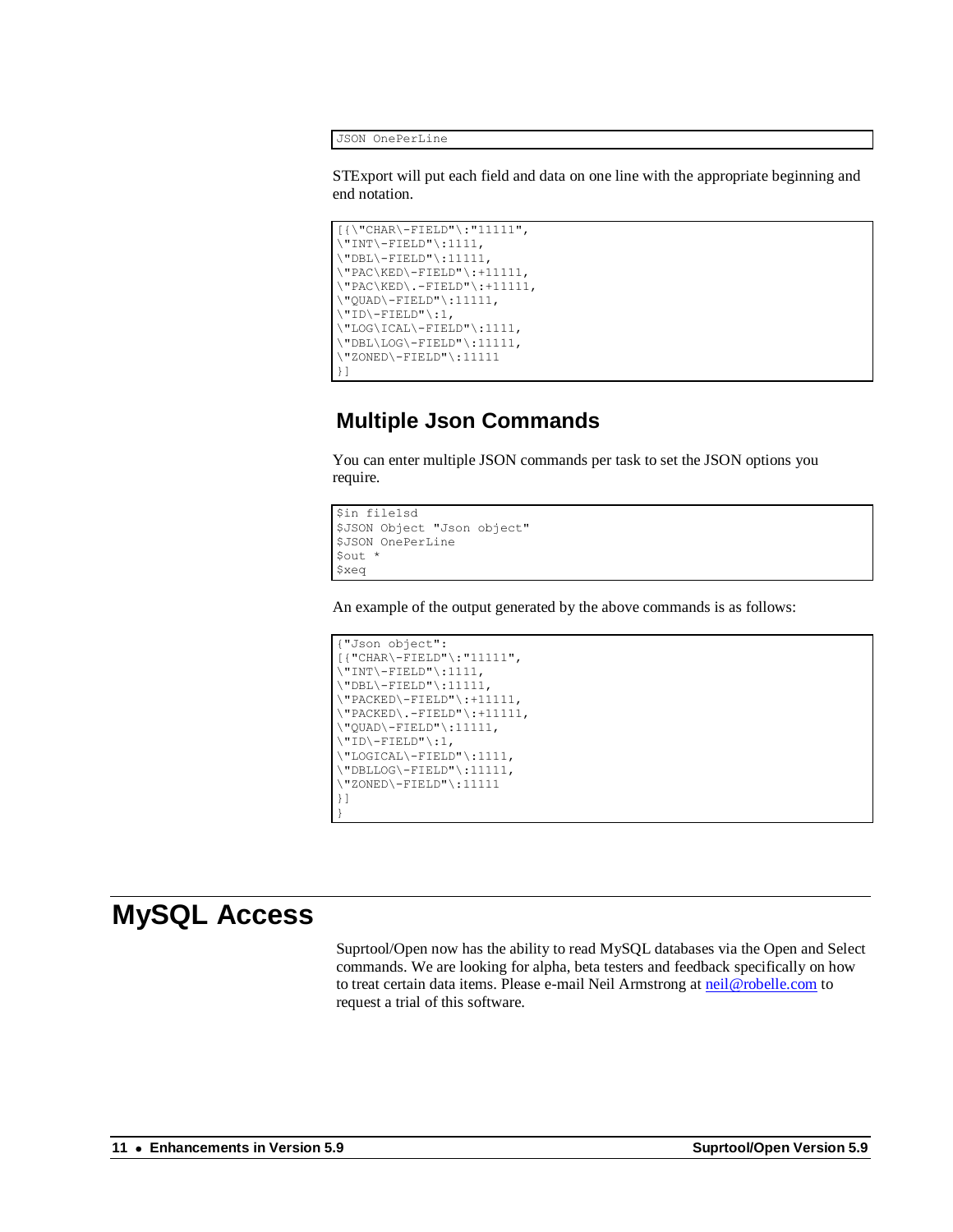## **Input (\$first/\$last)**

Suprtool now has \$first and \$last mnemonics, which can be used on a range selection of records on the input command. It was designed to handle a request to list the last N number of records in a file as in:

Input somefile(\$last-10/\$last)

Suprtool will parse the Range selection and semantically check if the record range entered is logical. For instance, \$first-2 and \$last+10, which do not make logical sense would throw and error. Similarly if a record only has 5 records in it then \$last-10 or \$first+7, would also throw an error.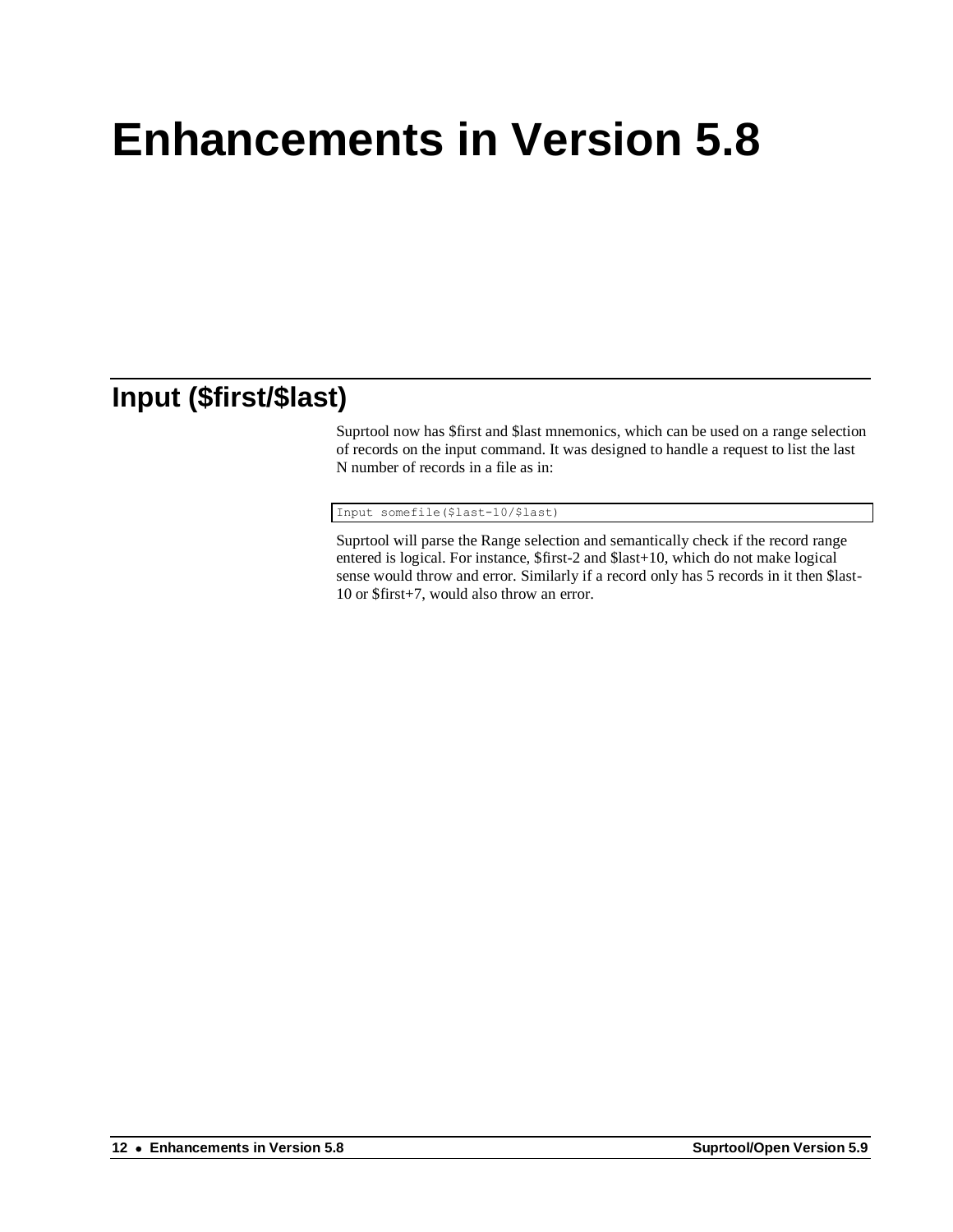| Linkmgr           |                                                                                                                                                                                                                                                                                                                                                                                                                                                                                                                                                                |
|-------------------|----------------------------------------------------------------------------------------------------------------------------------------------------------------------------------------------------------------------------------------------------------------------------------------------------------------------------------------------------------------------------------------------------------------------------------------------------------------------------------------------------------------------------------------------------------------|
|                   | Suprlink now has a "suprmgr" file similar to Suprtool. Suprlink will process all the<br>commands found in /opt/robelle/linkmgr or \$ROBELLE/linkmgr.                                                                                                                                                                                                                                                                                                                                                                                                           |
| <b>Stexpmgr</b>   |                                                                                                                                                                                                                                                                                                                                                                                                                                                                                                                                                                |
|                   | STExport now has a "suprmgr" file similar to Suprtool. STExport will process all the<br>commands found in /opt/robelle/stexpmgr or \$ROBELLE/stexpmgr.                                                                                                                                                                                                                                                                                                                                                                                                         |
| <b>Set ComLog</b> |                                                                                                                                                                                                                                                                                                                                                                                                                                                                                                                                                                |
|                   | Suprtool, Suprlink and STExport can now log all commands in each product. Every<br>command will be logged if the setting Set ComLog, is on. Commands will not be<br>logged if the user does not have write access to the comlog file. There are three<br>separate log files, one for each product. The stlog file for Suprtool, sllog for Suprlink<br>and sxlog for STExport. The files are by default located in /opt/robelle/log/suprtool<br>directory. If the \$ROBELLE variable is set, the log files would be in the directory<br>\$ROBELLE/log/suprtool. |
|                   | The format of the log file is as follows:                                                                                                                                                                                                                                                                                                                                                                                                                                                                                                                      |
|                   | DateTime, UID, PID, command entered                                                                                                                                                                                                                                                                                                                                                                                                                                                                                                                            |
|                   | The Date and Time is 16 bytes in the format Year, Month, Day, Hours, Minutes,<br>Seconds.                                                                                                                                                                                                                                                                                                                                                                                                                                                                      |
|                   | UID/PID are six digit numbers, followed by the command with a line feed at the end.                                                                                                                                                                                                                                                                                                                                                                                                                                                                            |
|                   | Please note that if this command is global the log files can expand quickly, taking up<br>disc space by default in the /opt/robelle directory. You can redirect where the<br>commands are logged by using linked files.                                                                                                                                                                                                                                                                                                                                        |
|                   | ln -s /log/robelle/suprtool/stlog /opt/robelle/log/suprtool/stlog<br>ln -s /log/robelle/suprtool/sxlog /opt/robelle/log/suprtool/sxlog<br>ln -s /log/robelle/suprtool/sllog /opt/robelle/log/suprtool/sllog                                                                                                                                                                                                                                                                                                                                                    |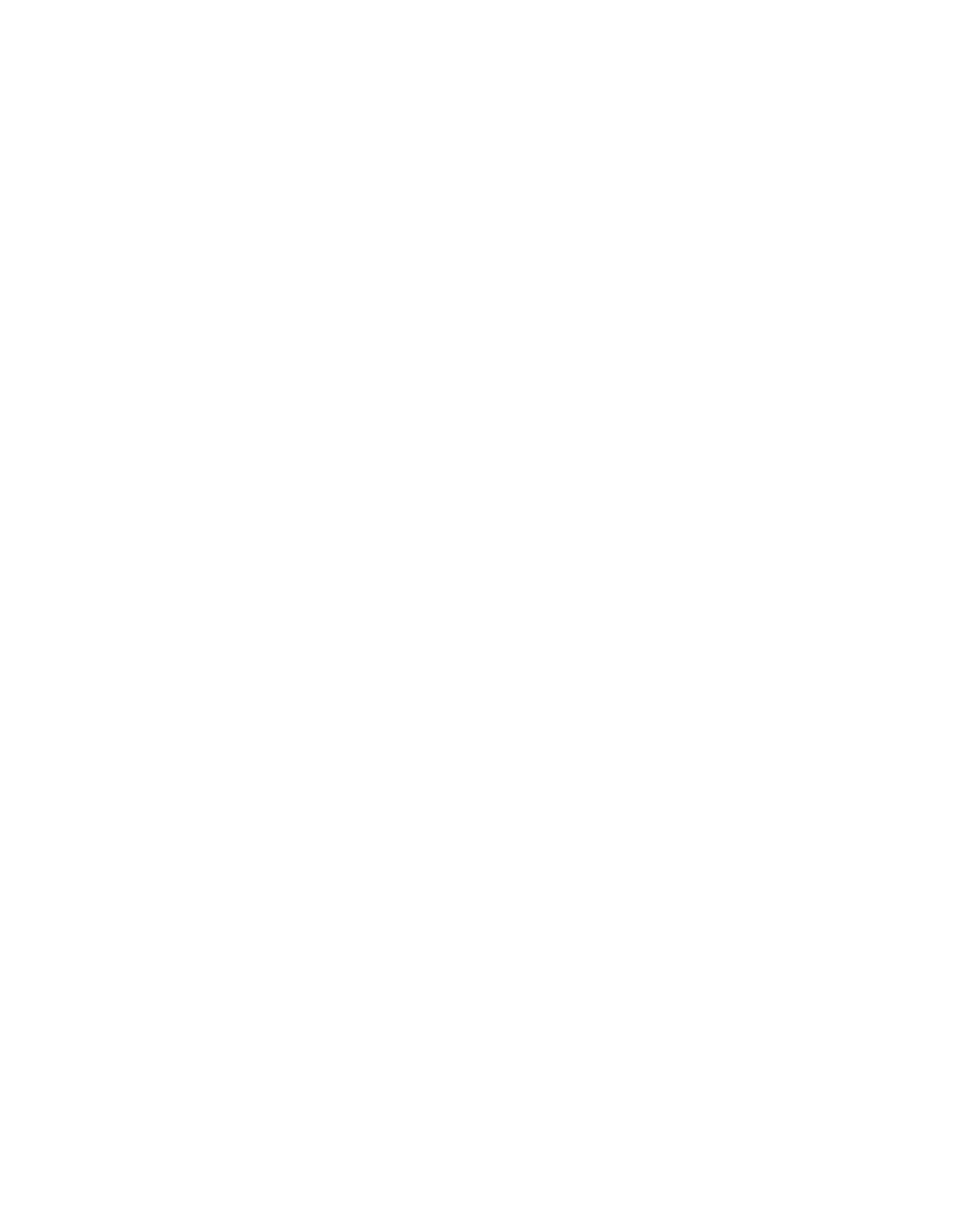The user running any of the products must have write access to the log files whether Link files or directly.

#### **\$Proper**

Suprtool now has the \$proper function which will shift to upper case the first character of a byte type field and after any space or ampersand. It will also shift to lower case any other characters in the byte-field.

| File: mprod | Page 1 |
|-------------|--------|
|             |        |
|             |        |
|             |        |
|             |        |
|             |        |
|             |        |
|             |        |
|             |        |
|             |        |
|             |        |
|             |        |
|             |        |
|             |        |
|             |        |
|             |        |

Considering the following data, you can fix all of the product names with one simple task:

```
>in mprod
>ext product-desc=$proper(product-desc)
>list stan
>xeq
May 01, 2014 11:40 File: MPROD Page 1
PRODUCT-DESC
Skil 3/8" Variable Speed Drill
B&D Router
Skil Var. Sp. Auto-Scroll Saw
Skil 8 1/2" Circular Saw
B&D Cordless Screwdriver
Makita 8 1/4" Circular Saw
B&D Variable Speed Jig Saw
Makita 1/2" Router
Makita 3/8" Var. Speed Drill
Skil Router
B&D 7 1/4" Circular Saw
B&D 3/8" Variable Speed Drill
Makita 1" Jig Saw
```
Note that any character after a space, "&", or "-" is upshifted for a proper name. Suprtool will also downshift those characters that do not qualify as needing proper capitalization and it is a capital character, the proper function will downshift those characters. See an example below: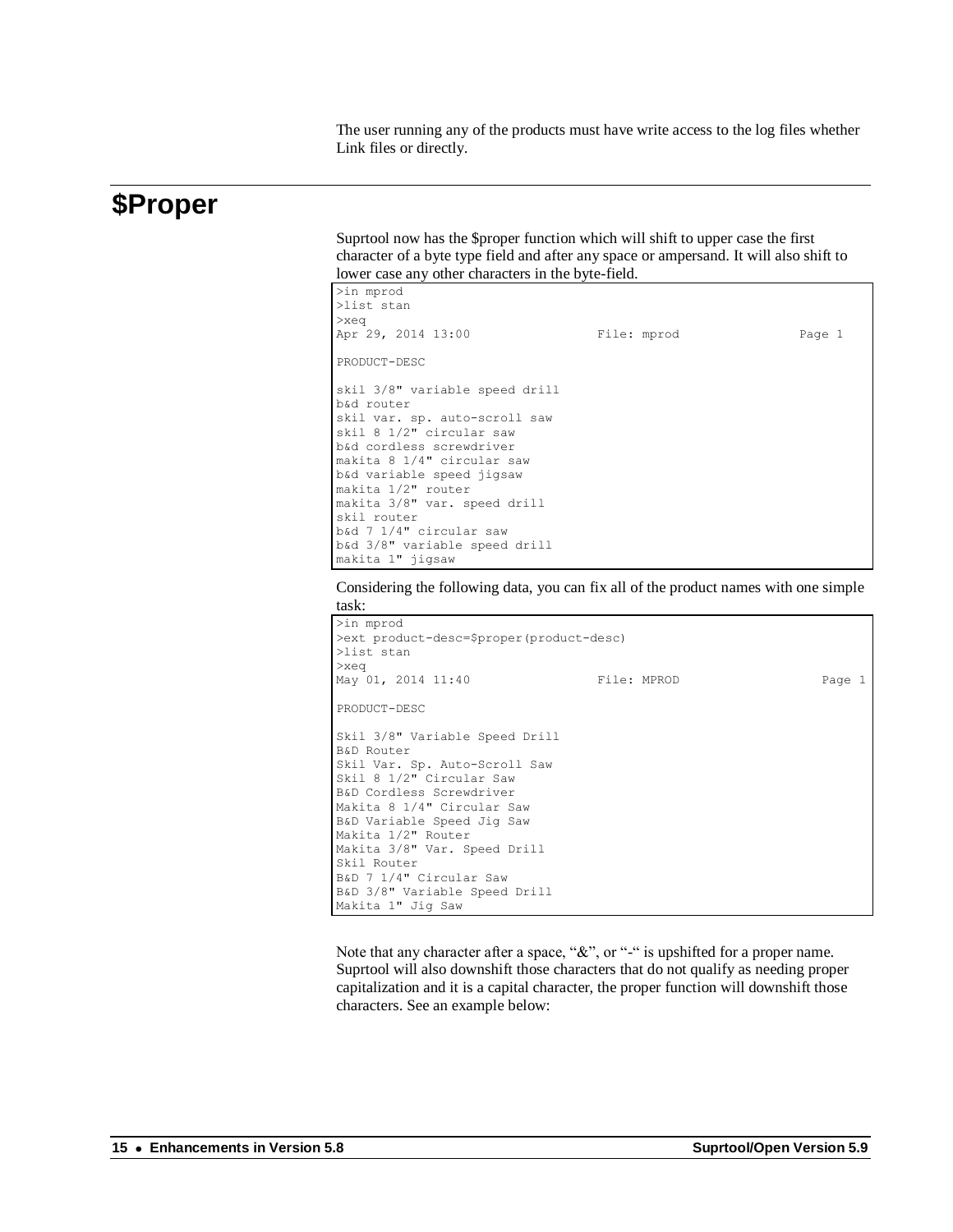```
>IN NAME
>LIST
>XEQ
>IN NAME.NEIL.GREEN (0) >OUT $NULL (0)<br>NAME = NEIL ARMSTRONG
                 = NEIL ARMSTRONG
>IN NAME
>EXT NAME=$PROPER(NAME)
>LIST
>XEQ
>IN NAME.NEIL.GREEN (0) >OUT $NULL (0)<br>NAME = Neil Armstrong
                  = Neil Armstrong
```
The \$proper function only works on byte type fields.

## **\$Translate**

Suprtool now has a \$translate function which in conjunction with the translate command allows you to build a translation table, whereby you can translate from any byte character to any character. We have also added a method to a supplied translate table which will allow you to obscure the data such that it can't be read.

```
>in newprod
>list
>xeq
>IN NEWPROD.NEIL.GREEN (0) >OUT $NULL (0)
PRODUCT-DESC = Skil 3/8" Variable Speed Drill
>IN NEWPROD.NEIL.GREEN (1) >OUT $NULL (1)
PRODUCT-DESC = B&D Router
>in newprod
>translate tounread
>ext product-desc=$translate(product-desc)
>out unread,link
>xeq
IN=13, OUT=13. CPU-Sec=1. Wall-Sec=1.
>in unread
>num 1
>list
>xeq
>IN UNREAD.NEIL.GREEN (0) >OUT $NULL (0)
PRODUCT-DESC = Hzxo .2)? Epcxpqot Hatts Rcxoo
Warning: NUMRECS exceeded; some records not processed.
IN=2, OUT=1. CPU-Sec=1. Wall-Sec=1.
>in unread
>translate toread
>ext product-desc=$translate(product-desc)
>list
>xeq
>IN UNREAD.NEIL.GREEN (0) >OUT $NULL (0)
PRODUCT-DESC = Skil 3/8" Variable Speed Drill
>IN UNREAD.NEIL.GREEN (1) >OUT $NULL (1)
PRODUCT-DESC = B&D Router
```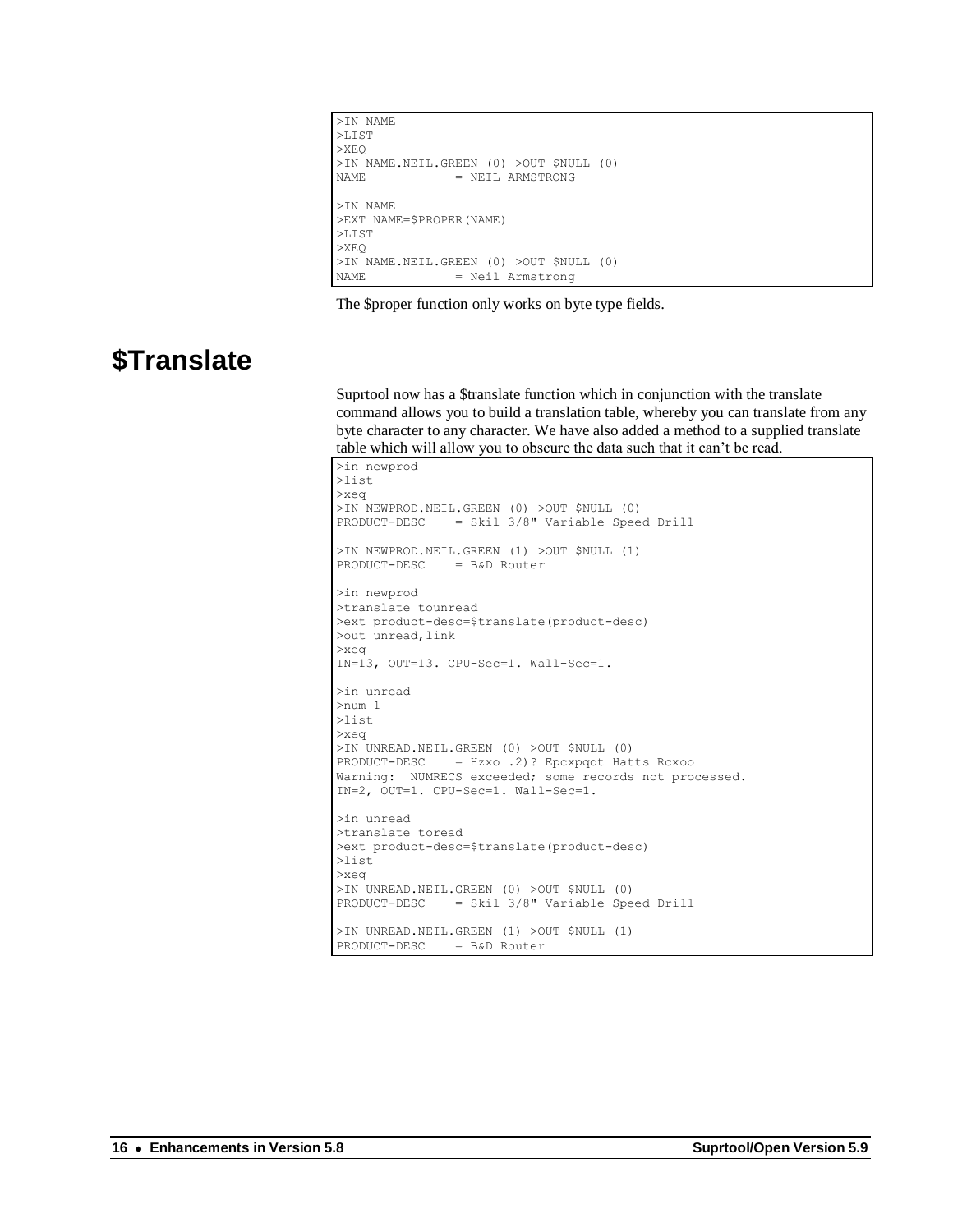You can make your own Translate table using the Translate command, where you can specify the character you want to translate and what you want to translate to, using Decimal Notation. So if you want to translate "A" to "Z", you would type the command:

Translate "^65:^90"

So you specify the from character on the left in decimal which is the capital-A and the to-character is also in decimal format which is capital-Z, which is decimal 90. If you want to reverse the translation you can simply do the following command and translate the field back with:

Translate "^90:^65"

This is not meant to be an encryption solution, but it will help obfuscate test date really quickly.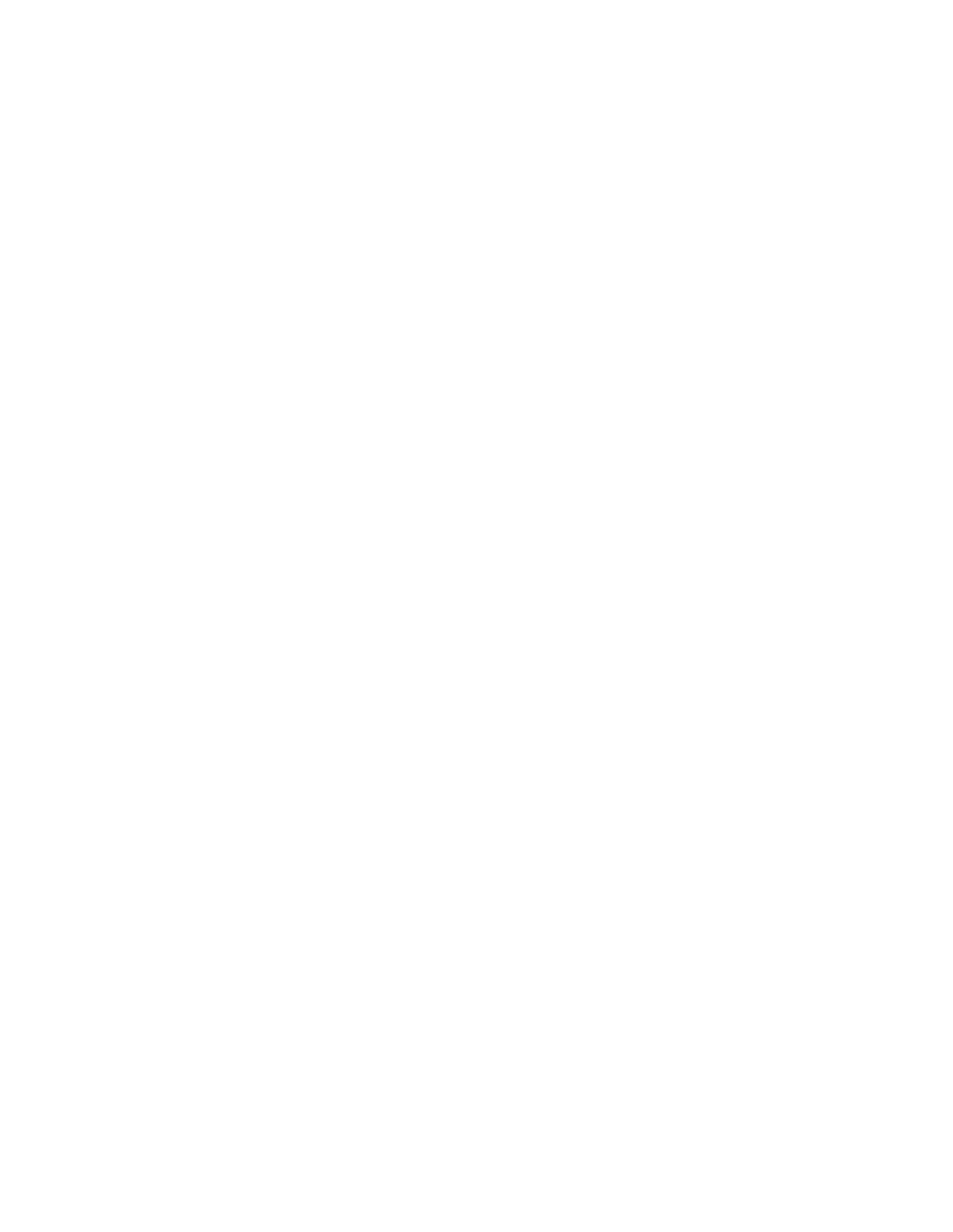### **Extract Command**

Suprtool's extract command now has three new keywords, which can be used for extract range feature. You can now say extract \$all, extract \$first / \$last on an SD file or Image/Eloquence dataset. The intention is to make your scripts more easily maintained. If you had a script that you wanted to put a sequence number at the beginning and then extract the rest of the dataset you previously had to specify the starting field and the ending field. For example if the first field in a dataset was order-no and the last field was pst-code you may have a script that looked like this.

```
base orddb
get customers
def seq-no,1,4,double
ext seq-no=$counter
ext order-no / pst-code
out newfile,link
xeq
```
If you added any fields to the beginning or end of the dataset you would have to rewrite the script. Now you can write the script as being:

```
base orddb
get customers
def seq-no,1,4,double
ext seq-no=$counter
ext $all
out newfile, link
xeq
```
You can also write the script using \$first / \$last as your preference, but \$first and \$last are also useful if you need to add data into the middle of the fields you extract:

```
base orddb
get customers
def seq-no,1,4,double
ext $first / zip
ext seq-no=$counter
ext tax-code / $last
out newfile,link
xeq
```
Please note that if a self-describing file has a fieldname that is a duplicate field and one of the duplicate fields is the last field in the file, then \$first / \$last and \$all, will only extract up to the first occurrence of the duplicate fieldname. This may seem as an issue but it is consistent with what Suprtool does currently with extract from a range. Currently and prior to the \$first / \$last enhancement Suprtool would have extracted only up to the first occurrence of the field if you had a file such as this: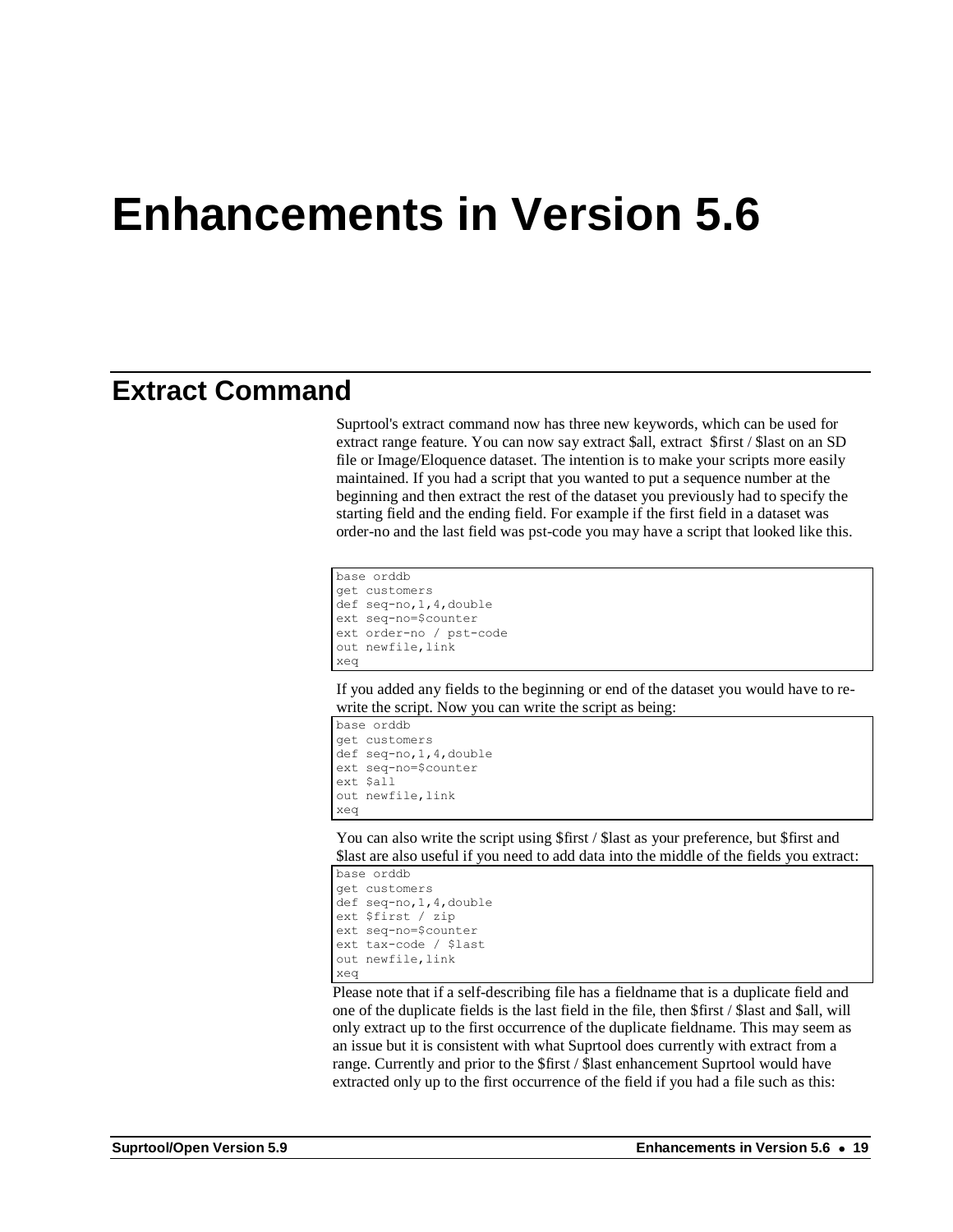| $>$ form |                                                  |  |        |      |  |
|----------|--------------------------------------------------|--|--------|------|--|
|          | File: newfile (SD Version B.00.00) Has linefeeds |  |        |      |  |
| Entry:   |                                                  |  | Offset |      |  |
|          | CHAR-FIELD                                       |  | X5 -   |      |  |
|          | TNT-FTELD                                        |  | T1     | 6    |  |
|          | DBL-FIELD                                        |  | T2     | 8    |  |
|          | PACKED-FIELD                                     |  | P12 12 |      |  |
|          | PACKED*-FIELD                                    |  | P12 18 |      |  |
|          | OUAD-FIELD                                       |  | T4 24  |      |  |
|          | TD-FTELD                                         |  | T1     | - 32 |  |
|          | LOGICAL-FIELD                                    |  | K1 - 1 | 34   |  |
|          | DBLLOG-FIELD                                     |  |        | 36   |  |
|          | ZONED-FIELD                                      |  | 7.5    | 40   |  |
|          | <b>FTLLER</b>                                    |  | X36 45 |      |  |
|          | FTTJ.FR                                          |  | X36 81 |      |  |
|          | Entry Length: 116 Blocking: 1                    |  |        |      |  |

Notice that FILLER is a duplicate named field, so if you entered, extract char-field / filler, Suprtool would only extract up to and including the first FILLER field. For consistency, extract \$first / \$last behaves the same way.

### **Data Items Support**

Suprtool now supports 512 data items in both Eloquence datasets and SD files and Oracle fields. STExport and Suprlink have also been updated to support the increased number of data items in the SD fields that they read, but please note that other limitations still exist. [5.5.10]

## **\$SubCount**

\$SubCount has been added to provide a counter that only gets reset at a given sort break.

```
In file1sd
Sort char-field
Def control-count,1,4,double
Ext $first / $last
Ext control-count=$subcount(char-field)
Out newfile, link
xeq
```
What Suprtool will do in this case is start incrementing a number starting with 1, and increase by 1 for any given char-field value. This way you can add a counter based on a sort break for a given field.